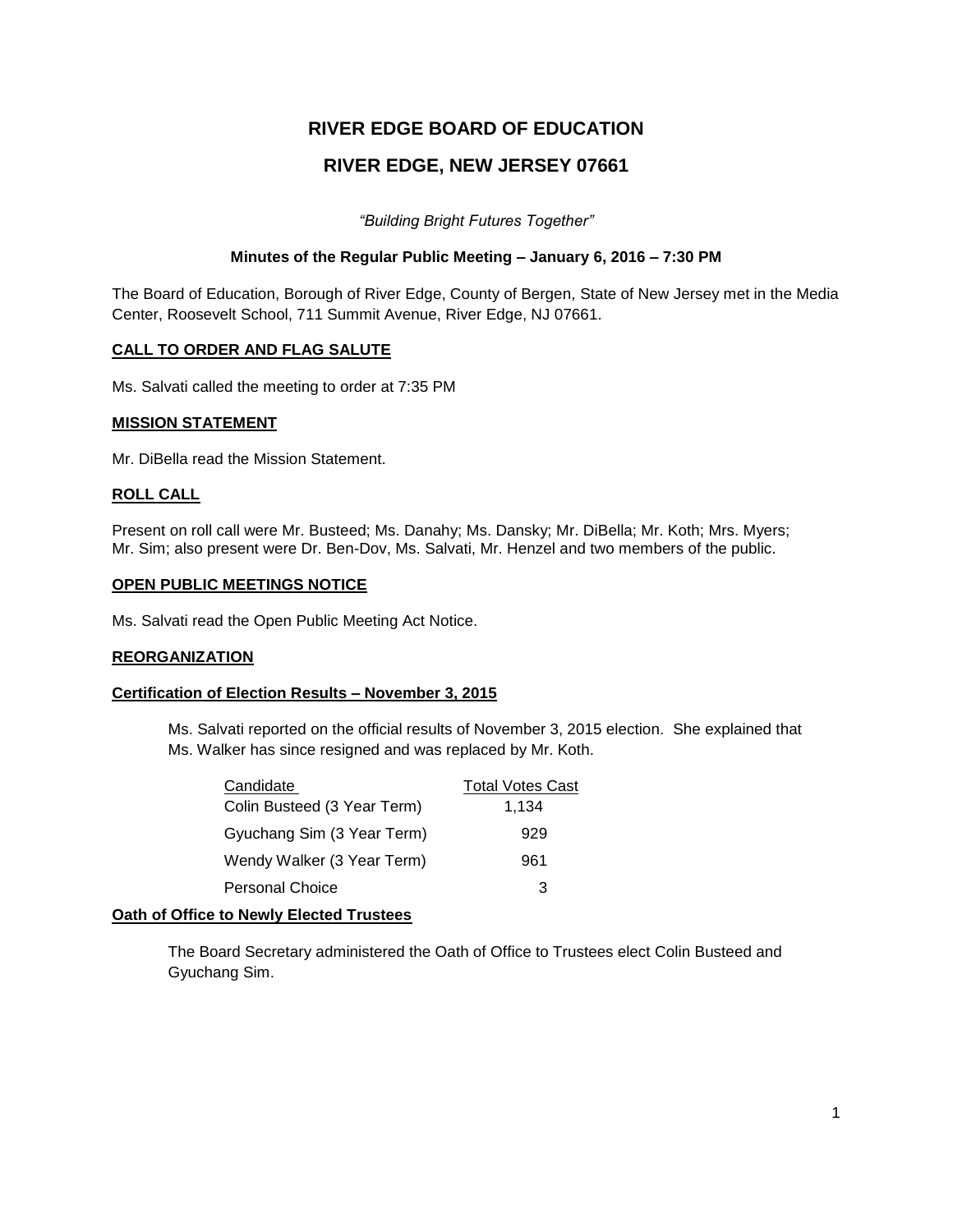### **2016 Board of Education and Expiration of Terms of Offices**

| <b>Trustee</b>       | <b>Expiration of Terms</b> |  |
|----------------------|----------------------------|--|
| Anthony DiBella      | 2016                       |  |
| Michael Koth         | 2016                       |  |
| Paris Myers          | 2016                       |  |
| Cathy Danahy         | 2017                       |  |
| Sheli Dansky         | 2017                       |  |
| <b>Colin Busteed</b> | 2018                       |  |
| Gyuchang Sim         | 2018                       |  |

#### **Nomination and Election of President**

Motion by Mr. Busteed to nominate Paris Myers as Board President, Seconded by Mr. Sim.

Roll call was taken and Paris Myers was elected Board President.

Ayes: Mr. Busteed, Ms. Dansky, Mr. DiBella, Mr. Koth, Mr. Sim, Mrs. Myers Nays: None, Abstained: Ms. Danahy

### **Nomination and Election of Vice-President**

Motion by Mrs. Myers to nominate Gyuchang Sim as Vice-President, seconded by Ms. Danahy.

Roll call was taken and Gyuchang Sim was unanimously elected Vice-President.

President, Paris Myers assumed the Chair.

#### **REORGANIZATION MOTIONS**

#### **1**. Meeting Time & Location

That the Board of Education continues to hold regular public meetings at 7:30 p.m. as follows:

| Date              | School                    |
|-------------------|---------------------------|
| January 6, 2016   | Roosevelt School          |
| January 20, 2016  | Cherry Hill School        |
| February 3, 2016  | Roosevelt School          |
| February 24, 2016 | <b>Cherry Hill School</b> |
| March 2, 2016     | Roosevelt School          |
| March 16, 2016    | <b>Cherry Hill School</b> |
| April 6, 2016     | Roosevelt School          |
| April 20, 2016    | Cherry Hill School        |
| May 4, 2016       | Roosevelt School          |
| May 18, 2016      | Cherry Hill School        |
| June 8, 2016      | Roosevelt School          |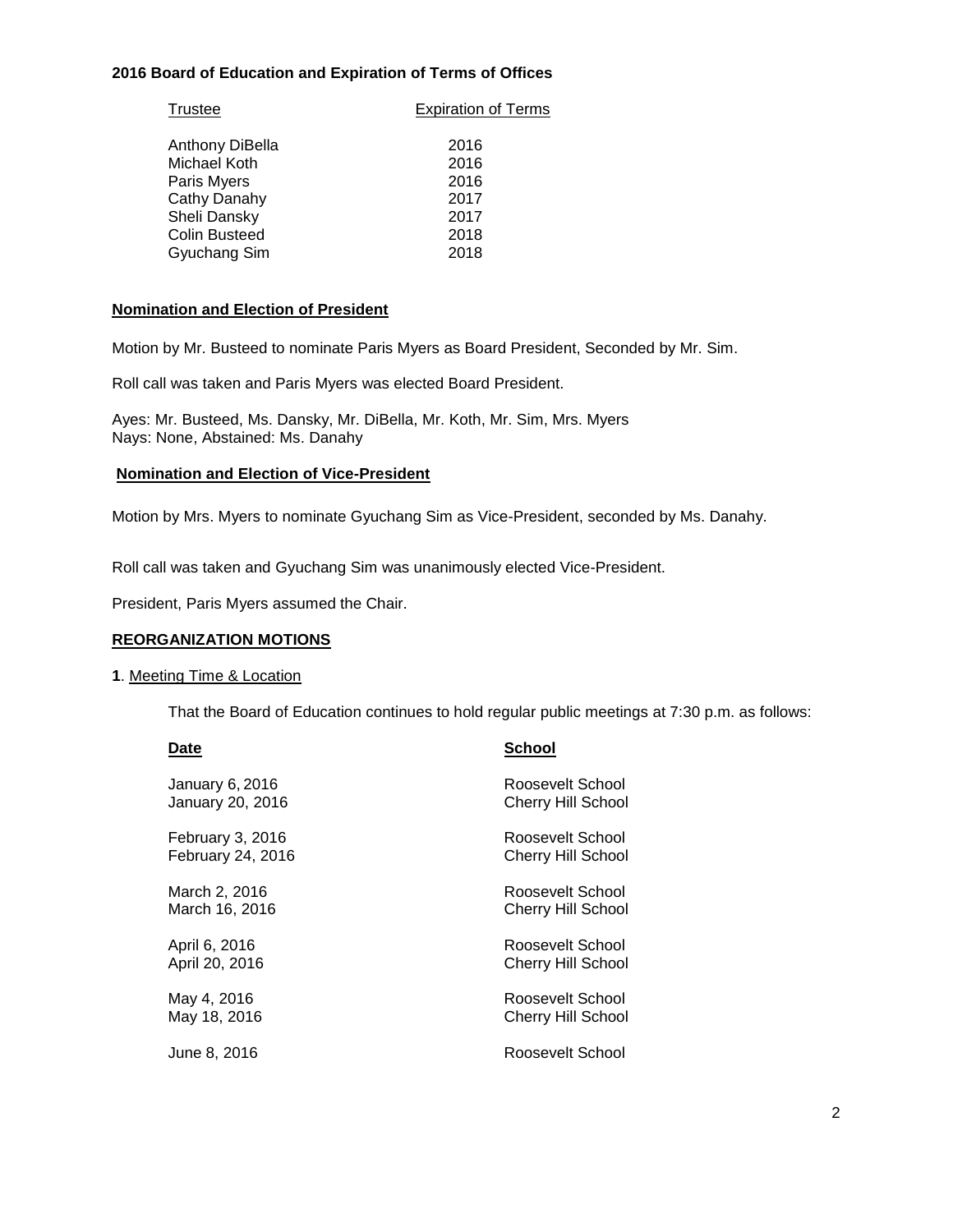| June 29, 2016                            | <b>Cherry Hill School</b> |
|------------------------------------------|---------------------------|
| July 27, 2016                            | <b>Cherry Hill School</b> |
| September 7, 2016                        | Roosevelt School          |
| September 21, 2016                       | <b>Cherry Hill School</b> |
| October 5, 2016                          | Roosevelt School          |
| October 19, 2016                         | <b>Cherry Hill School</b> |
| November 2, 2016                         | Roosevelt School          |
| November 16, 2016                        | <b>Cherry Hill School</b> |
| December 7, 2016                         | Roosevelt School          |
| December 21, 2016                        | <b>Cherry Hill School</b> |
| January 4, 2017 (Reorganization Meeting) | Roosevelt School          |

FURTHER, provision is also made for closed meetings immediately following each regular meeting for the purpose of discussing personnel matters or any other private matters if necessary.

FURTHER, the Secretary of this Board is hereby authorized and directed to give at least 48 hours advance notice of all the aforesaid meetings, and said notice shall (a) be delivered to the municipal building and the post office; (b) be delivered to the Board's officially designated newspapers; (c) circulated in the School District; and (d) filed with the clerk of the Borough of River Edge, all as provided for the pursuant to the Open Public Meetings Act, Chapter 231, Laws of the State of New Jersey 1975.

#### **Motion by: Mr. Busteed Seconded by: Mr. DiBella**

Ayes: Mr. Busteed, Ms. Danahy, Ms. Dansky, Mr. DiBella, Mr. Koth, Mr. Sim, Mrs. Myers Nays: None

**2**. School Ethics

FURTHER, that the Board of Education abide by the School Ethics Act and the Code of Ethics for School Board Members, pursuant to N.J.S.A.18A:12-21 et seq.

#### **Motion by: Mr. DiBella Seconded by: Mr. Sim**

Ayes: Mr. Busteed, Ms. Danahy, Ms. Dansky, Mr. DiBella, Mr. Koth, Mr. Sim, Mrs. Myers Nays: None

**3**. Parliament Procedure

FURTHER, that the Board of Education meetings be governed by parliamentary procedure of Robert's Rules of Order.

### **Motion by: Mr. Sim Seconded by: Mr. Koth**

Ayes: Mr. Busteed, Ms. Danahy, Ms. Dansky, Mr. DiBella, Mr. Koth, Mr. Sim, Mrs. Myers Nays: None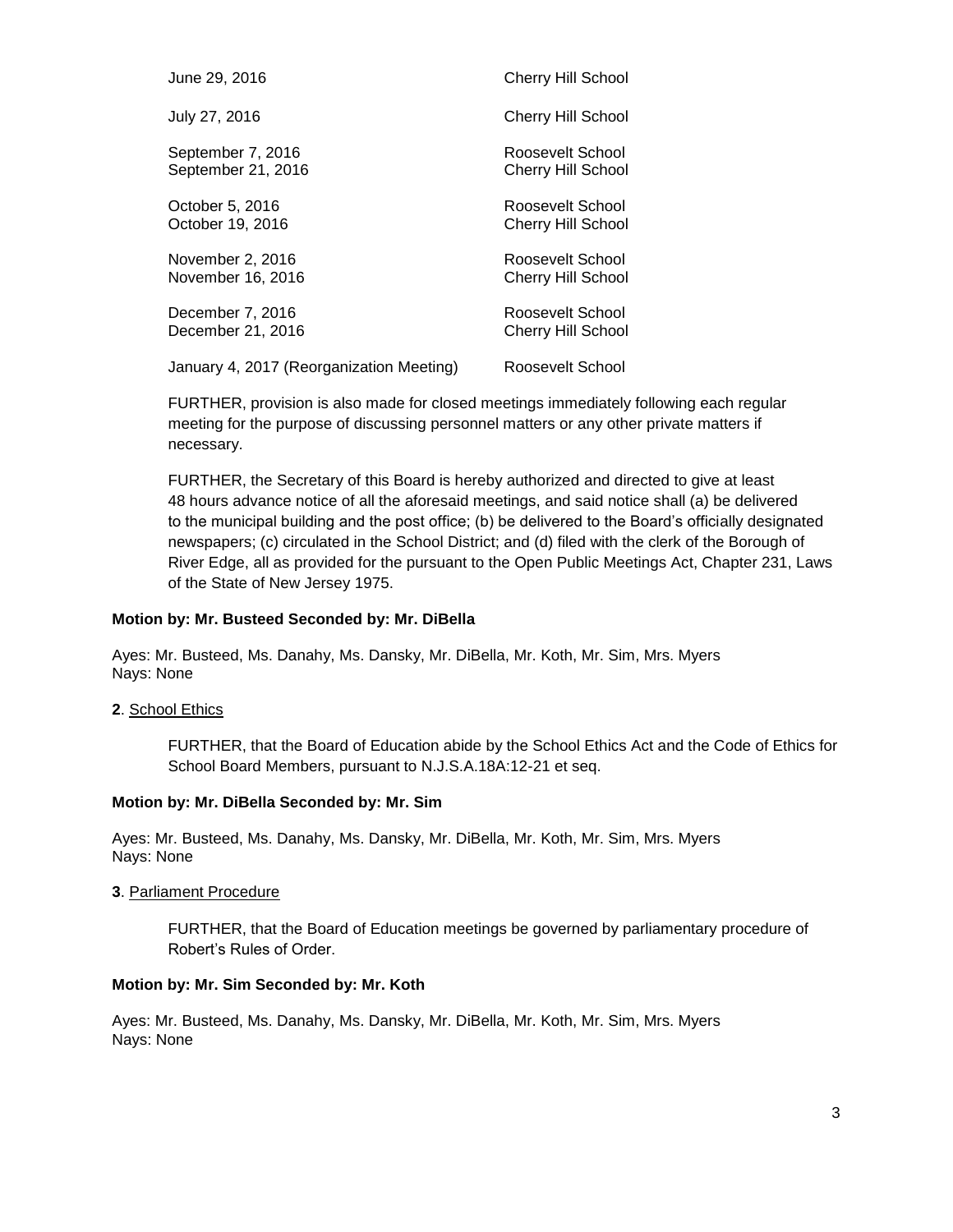### **4**. Official Public Notice Newspapers

FURTHER, that the Board of Education designate the *Suburban/Town News* and *The Record* as the Official Newspapers for the Board of Education until the next organization meeting.

### **5**. Designation Board Secretary

FURTHER, that the Board of Education designate Patricia Salvati as Board Secretary until the next organization meeting.

### **6**. Rules, Regulations and Policies

FURTHER, that all rules, regulations and policies adopted in previous years, and not rescinded by the River Edge Board of Education be continued in full force and effect until altered, amended, modified or repealed by other resolutions of this Board.

### **7**. Curricula

FURTHER, that the Board of Education approve all current curricula and programs that have been developed in accordance with NJ Core Curriculum Content Standards and the Common Core State Standards until the next organization meeting.

### **8**. Mission Statement

FURTHER, that the Board of Education adapt the Mission Statement as follows:

The River Edge School District is a partnership of students, parents, staff, and community members. We are dedicated to providing a supportive environment in which all students can reach their maximum academic potential, while developing as responsible citizens who respect individuality. Our goals will be achieved because:

- curriculum and instruction are aligned with the New Jersey Core Curriculum Content Standards and the Common Core State Standards
- all decisions reflect the academic, social/emotional and physical needs of pre-K to sixth grade students
- cooperation and on-going communication exist between the school district and the community
- school administrators and the Board of Education work together to assess and adjust procedures in response to new mandates and the changing needs of the community

### **9**. Designation of Depositories & Signature Authorizations

FURTHER, that the Board of Education designate the Capital One Bank as the depository for funds for the Board of Education.

FURTHER, that the Board Secretary/Business Administrator and the Treasurer of School Monies be authorized and directed to maintain accounts for and on behalf of the Board in Capital One Bank and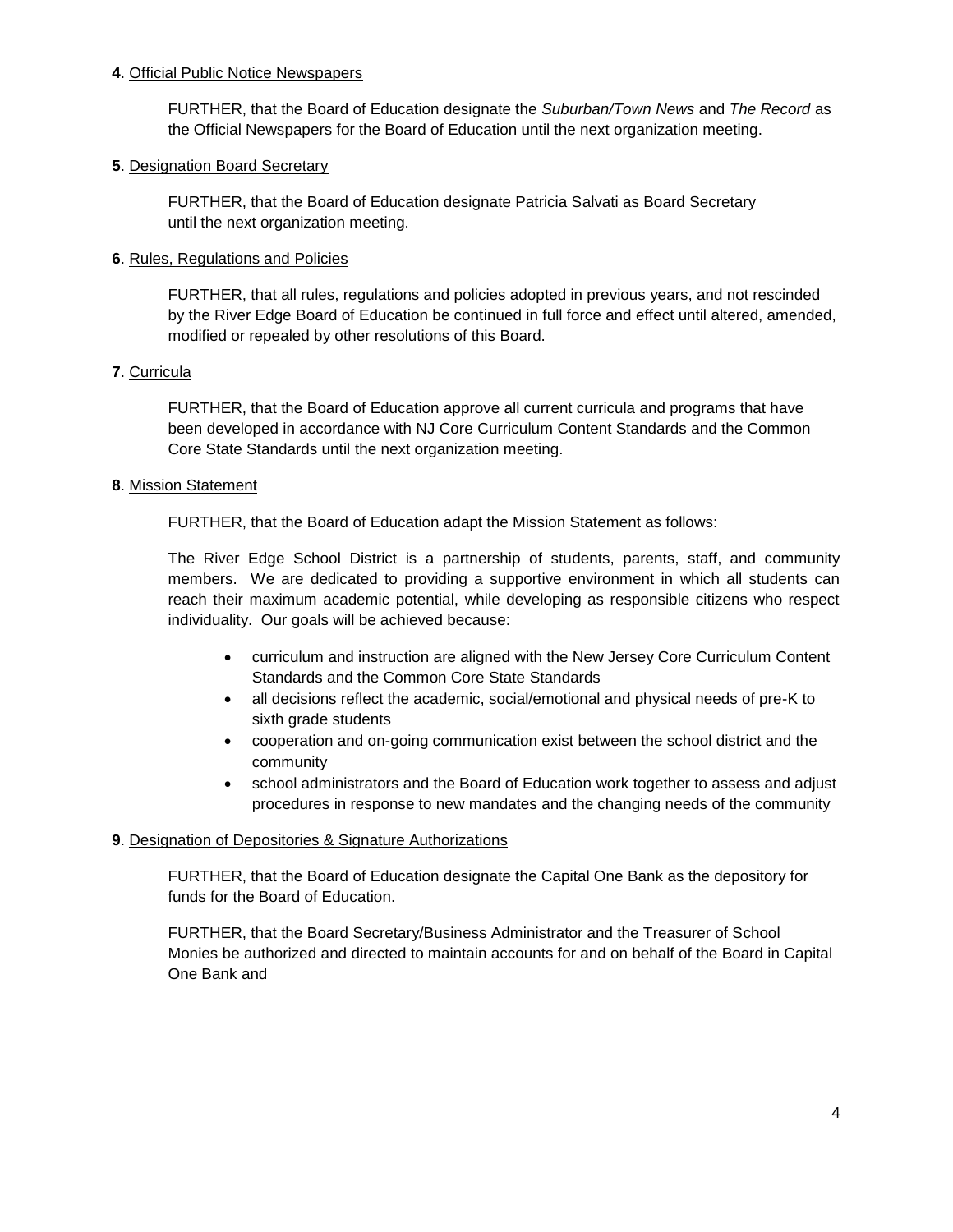FURTHER, that the Board of Education official warrants be signed by three of the following five:

President, Vice President, Board Secretary/Business Administrator, Treasurer of School Monies, Superintendent of Schools

FURTHER, that the Board of Education approves the designated signatures on the above accounts as outlined in the attached document.

#### **10**. Participation in Bergen County Banking Consortium

BE IT FURTHER RESOLVED that the Board of Education approves the district's participation in the Bergen County Banking Consortium (BCBANC) and authorize the School Business Administrator to serve as a trustee until the next organization meeting.

### **11**. Signature Authorization – Taxes, Payroll, Insurance

FURTHER, that the President or Vice President in his/her absence, and the Board Secretary/Business Administrator or Superintendent in his/her absence, and the Treasurer of School Monies, be authorized and directed to execute warrants without further action on the part of the Board of the payment, when due, for salaries of all employees of the Board and for withholding taxes, pension funds, medical insurance plans, property insurance, Social Security and New Jersey Unemployment Insurance.

### **12**. Office Account Signatures

FURTHER, that the Board of Education authorize the following individuals to approve the Petty Cash Reimbursements:

- Patricia Salvati, Board Secretary/Business Administrator
- Dr. Tova Ben-Dov, Superintendent of Schools

FURTHER, that the maximum allowable amount per warrant be established at \$125.00 providing all necessary claims are found to be in order according to law.

#### **13**. Designation of Board Auditor, and

FURTHER, that the Board of Education designate Lerch Vinci & Higgins, as Board Auditor until the next organization meeting.

#### **14**. Designation Board Attorney

WHEREAS, the law firm of Fogarty & Hara, Esqs., has the expertise and experience to provide professional services to the River Edge Board of Education; and,

WHEREAS, the Board is desirous of appointing the law firm of Fogarty & Hara, Esqs, to provide professional services to the Board;

BE IT RESOLVED, that the River Edge Board of Education appoints the law firm of Fogarty & Hara, Esqs., as the Board Attorney until the next organization meeting at the following rates: \$175.00 Partner and \$155.00 Associate.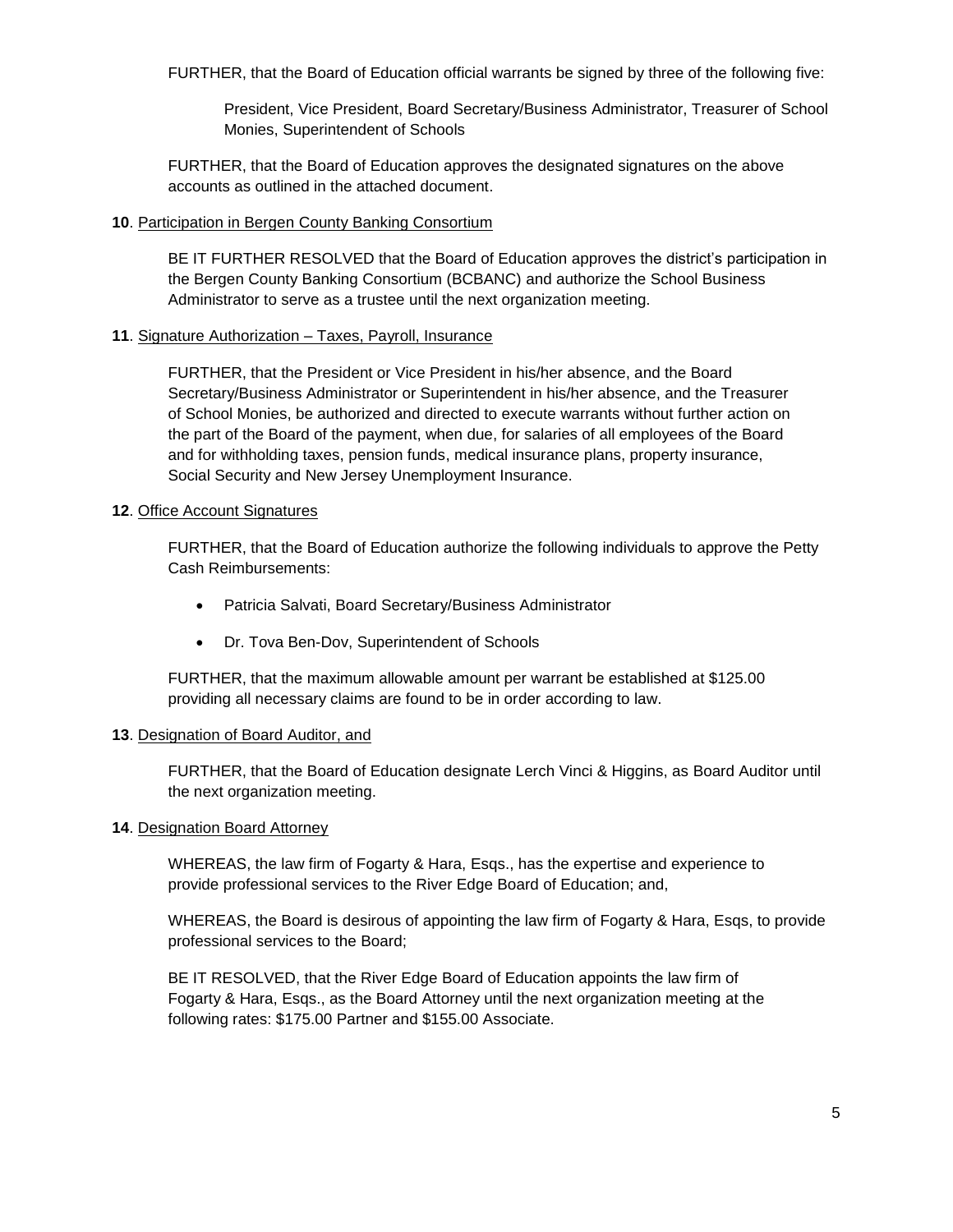#### **15**. Designation Board Architect

FURTHER, that the Board of Education designate DiCara Rubino Architects, as Architect of Record until the next organization meeting at an hourly rate of \$175 Principal, \$165 Senior Associate Architect, and \$140 Project Architect/Engineer.

#### **16**. Designation Board Insurance Agency

FURTHER, that the Board of Education designate Brown and Brown Advisors of Lambertville, New Jersey as the Broker of Record for Dental Benefits.

#### **17**. Designation School District Consulting Physician

FURTHER, that the Board of Education designate Dr. Christopher Nicpon as Board School Physician until the next organization meeting.

### **18**. Custodian of Public Records

FURTHER, that the Board of Education designate Patricia Salvati as Custodian of Public Records until the next organization meeting.

### **19**. Designation Treasurer of School Funds

FURTHER, that the Board of Education designate Antoinette Kelly as Treasurer of School funds until the next organization meeting.

#### **20**. Bi-Borough Interlocal Agreement

FURTHER, that the Board of Education renew the Bi-Borough Agreement with the Oradell Public School District for the coordination of curriculum services until the next organization meeting.

#### **21**. Designate Purchasing Agent

WHEREAS, the recent changes to the Public School Contracts Law gave Boards of Education the ability to increase their bid threshold up to \$40,000; and

WHEREAS, N.J.S.A. 18A:18A-3A, permits an increase in the bid threshold if a Qualified Purchasing Agent is appointed as well as granted the authorization to negotiate and award such contracts below the bid threshold: and

WHEREJ.A.C. 5:34-5 et seq. establishes the criteria for qualifying as Qualified Purchasing Agent; and

WHEREAS, Patricia Salvati possesses the designation of Qualified Purchasing Agent as issued by the Director of the Division of Local Government Services in accordance with N.J.A.C. 5:34-5 et seq.: and

WHEREAS, River Edge Board of Education desires to increase the bid threshold as provided in N.J.S.A. 18A:18A-3; now, therefore, be it

RESOLVED, that the governing body of the River Edge Board of Education in the County of Bergen, in the State of New Jersey hereby increases its bid threshold to \$40,000; and be it further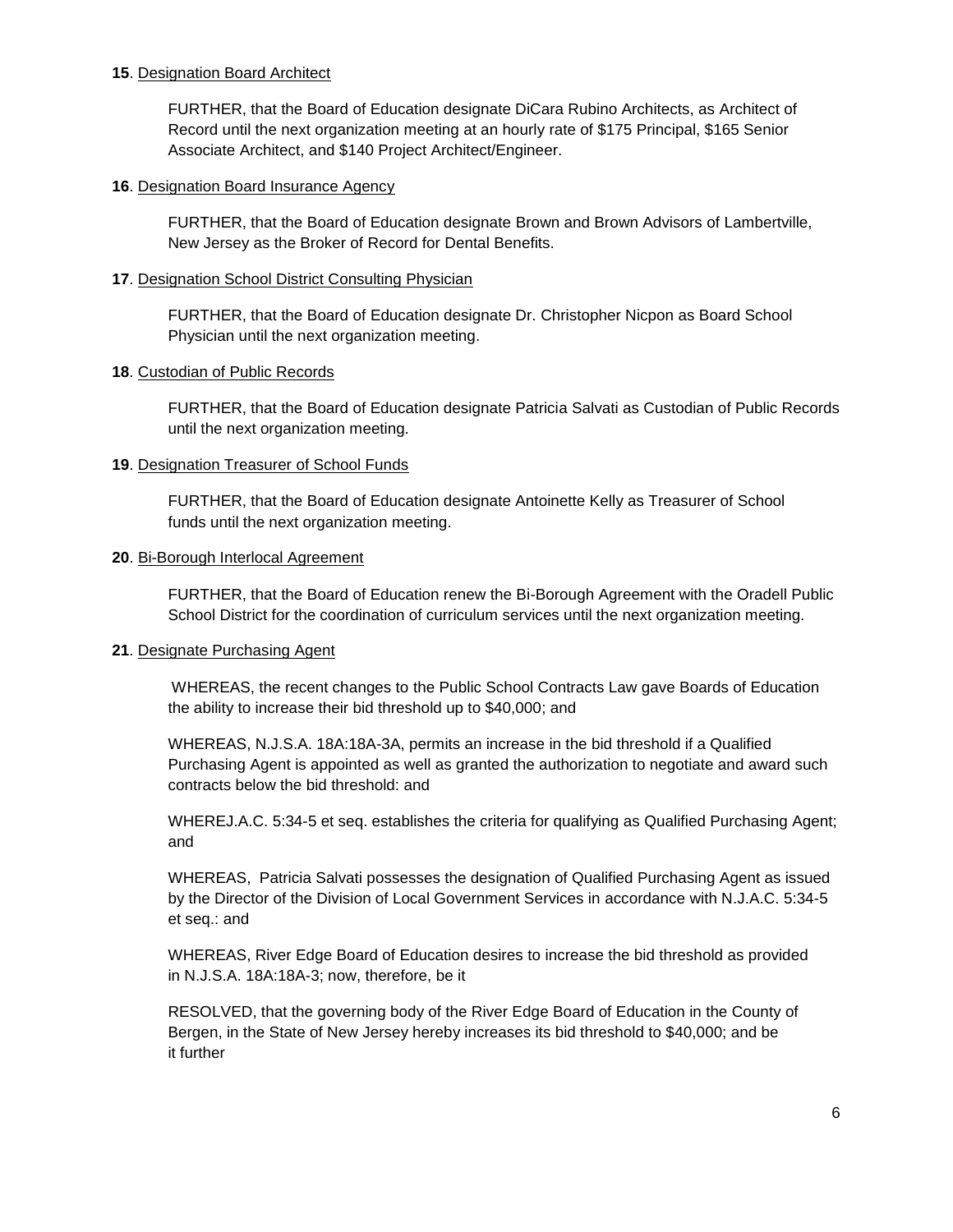RESOLVED, that the governing body hereby appoints Patricia Salvati as the Qualified Purchasing Agent to exercise the duties of a purchasing agent pursuant to N.J.S.A. 18A:18A-2b, with specific relevance to the authority, responsibility, and accountability of the purchasing activity of the Board of Education; and be it further

RESOLVED, that in accordance with the N.J.A.C. 5:34-5.2 the Board of Education Secretary is hereby authorized and directed to forward a certified copy of this resolution and a copy of Patricia Salvati's certification to the Director of the Division of Local Government Services.

- **22**. Move to authorize the Business Administrator/Board Secretary to seek sealed bids, Educational Data Services, county contract, and/or state contract for all goods and services until the next organizational meeting.
- **23**. Membership in Bergen County Region V

FURTHER, that the Board of Education continue its membership in the Bergen County Region V Council for Special Education, does hereby accept, adopt and agree to comply with the Region V by-laws; designates the District Superintendent as its representative to Region V; and empowers her to cast all votes and take all other actions necessary to represent its interest in Region V; until the next organization meeting and

FURTHER, approve the Joint Transportation Agreement for all River Edge students who are transported through Region V.

# **Motion by: Mr. Koth Seconded by: Ms. Dansky**

Ayes: Mr. Busteed, Ms. Danahy, Ms. Dansky, Mr. DiBella, Mr. Koth, Mr. Sim, Mrs. Myers Nays: None

### **SPECIAL/DISCUSSION ITEMS**

Public Comments on Agenda Items – None

### **Overview of School Climate Surveys** - Beth Rosen

Mrs. Rosen presented to the Board the School Climate Survey that was taken in the Fall of 2015. The theme of this survey was multicultural awareness and appreciation. Students, staff, and parents took a survey of ten questions designed for each constituency. The survey was completed by 597 students, 46 staff members, and 305 parents. The results of the survey, which were very positive, were discussed and Mrs. Rosen answered all questions asked by the Board members. She also discussed plans to improve the areas where need was indicated. The results will be posted on the website and shared with staff and PTO's.

### **REPORTS**

### **SUPERINTENDENT**

Dr. Ben-Dov reported on the following:

 Dr. Ben-Dov read the Violence, Vandalism and Harassment Intimidation and Bullying report: As reported to the State, our reporting period 1 (July 1, 2015 to December 31, 2015) indicates no HIB incidents.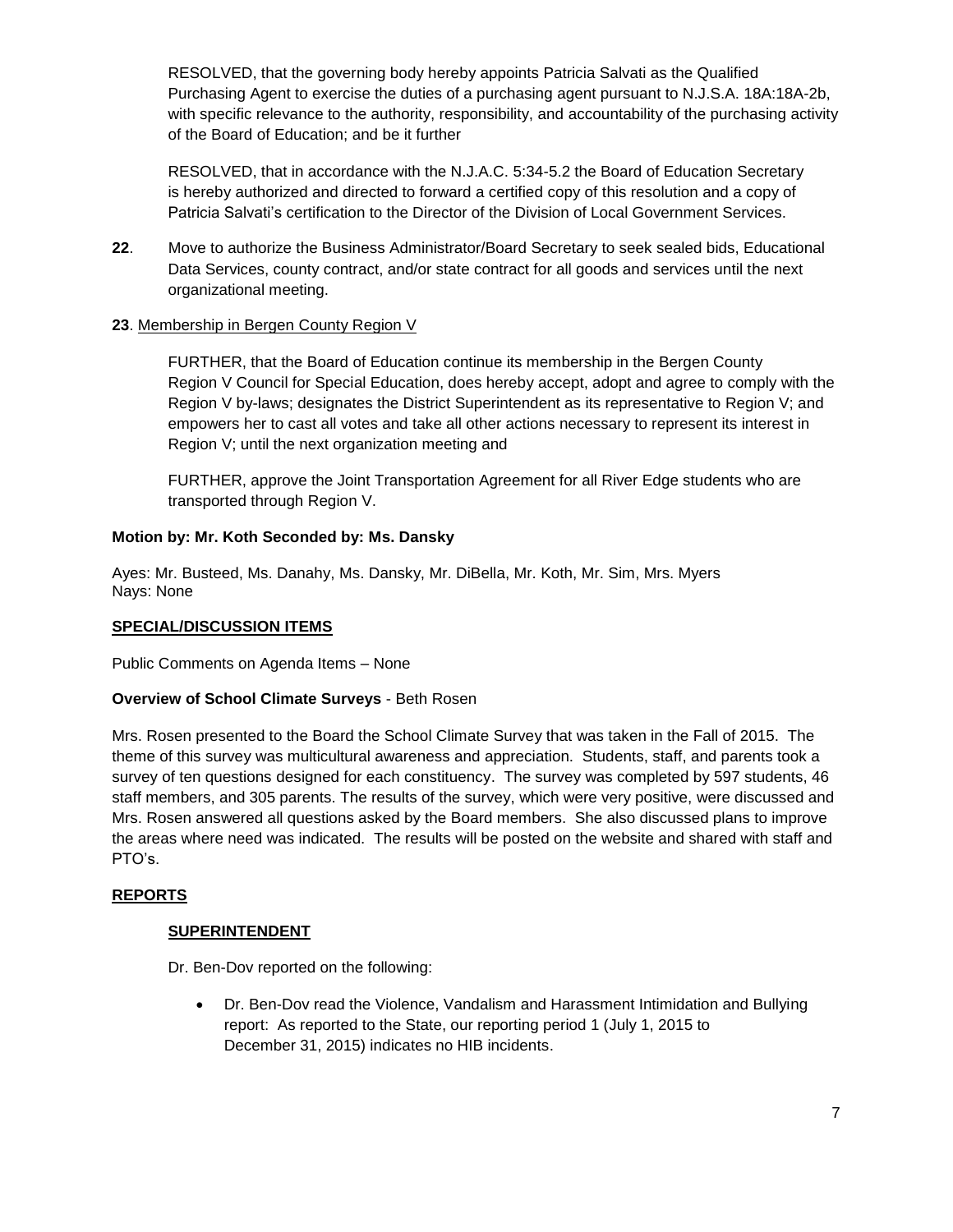- There was a meeting today with the Report Card Development Committee to discuss the new standards-based report cards. They discussed the vision and process with the Bi-Borough Supervisor today. They will look at other school districts that have this type of report card. The report card will be aligned to the standards and will reflect in a better way the content taught and mastered.
- In regards to STEAM, Mr. DiCara, School Architect, will visit our school and go over future renovations of our Discovery Labs. On Monday, January 11<sup>th</sup> Dr. Ben-Dov will visit Chatham STEAM Lab and she is also planning a visit to Mt. Olive to view their lab with Mr. DiCara and other school administrators.
- The School Behaviorist and Technology Coach are two key positions that have been filled recently. Dr. Ben-Dov is getting great feedback on the School Behaviorist. The Technology Coach will start on Monday.
- **•** There will be a Parent Academy Meeting on the evening of January 13<sup>th</sup>. The topic of presentation will be: "PARCC Lessons Learned." There will be breakout sessions for parents of grades 3-6 with classroom teachers.
- REEF is sponsoring a math enrichment program called Crazy 8's. It's starting on January 13<sup>th</sup> for eight weeks at Cherry Hill School. It will be held in the Spring for eight weeks at Roosevelt School.

# **PRINCIPAL**

Mr. Henzel reported on the following:

- The winter concert at Roosevelt School was fantastic and the new music teacher, Ms. Zacher, did a great job. Mr. Henzel has received many compliments.
- The River Edge student body will have a dime drive to raise money for the Iron Giraffe Challenge which will help provide water for Sudan.
- Mr. Henzel spoke about a google program called OSMO and gave a demonstration to the board.

### **BOARD SECRETARY**

Ms. Salvati reported on the following:

- The Auditors are back to complete the ASSA and Region V audit.
- Mr. Gary Higgins, Lerch, Vinci, & Higgins, will attend the next board meeting to present the Comprehensive Annual Financial Report.

### **PRESIDENT**

Mrs. Myers reported on the following:

Mrs. Myers will work on the 2016 Board Committees and the new seating chart

### **COMMITTEES**

No committees reported at this meeting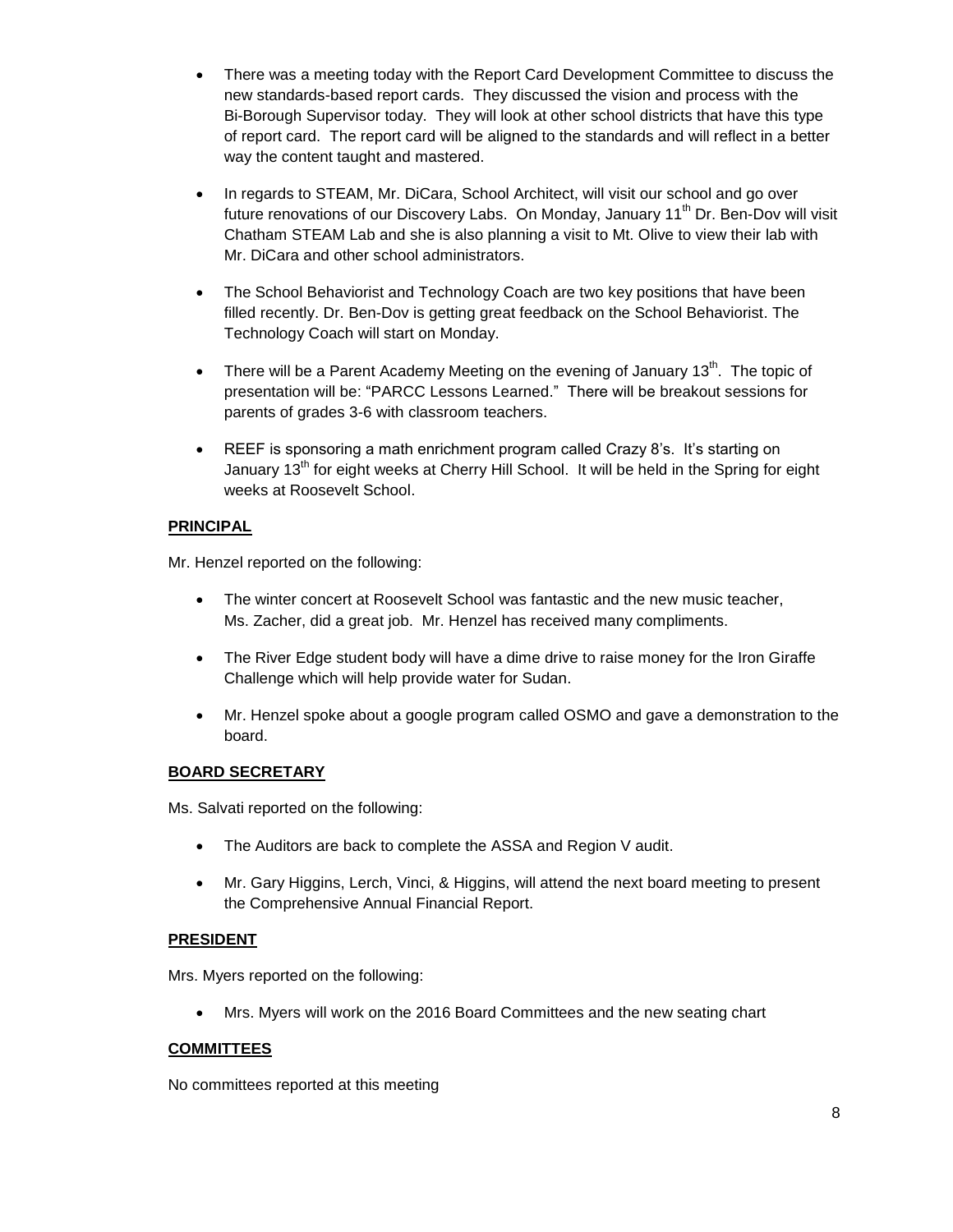# **MOTIONS TO BE ACTED UPON**

# **A. ADMINISTRATION/POLICY**

- **1**. That the Board of Education approve the staff development and travel as per the schedules for January 2016 including relevant mileage reimbursement. (Addendum)
- **2**. That the Board of Education approve the completion of the following emergency drills:

| <b>School</b>    | <b>Fire Drills</b> | <b>Security Drills</b>                                               |
|------------------|--------------------|----------------------------------------------------------------------|
|                  |                    | Cherry Hill School   December 4, 2015   December 10, 2015 Evacuation |
| Roosevelt School | December 4,2015    | December 17, 2015 Lockdown                                           |

### **Motion by: Mr. Busteed Seconded by: Mr. DiBella**

 Ayes: Mr. Busteed, Ms. Danahy, Ms. Dansky, Mr. DiBella, Mr. Koth, Mr. Sim, Mrs. Myers Nays: None

**3**. That the Board of Education affirm the HIB report previously reported at the December 16, 2015 Board Meeting.

# **Motion by: Mr. DiBella Seconded by: Mr. Sim**

 Ayes: Ms. Danahy, Ms. Dansky, Mr. Koth, Mr. Sim, Mrs. Myers Nays: None, Abstained: Mr. Busteed, Mr. DiBella

- **4**. That the Board of Education approve the River Edge Elementary School Calendar for the 2016-2017 school year. (Addendum)
- **5**. That the Board of Education approve the following class trip:

| Date    | <b>School</b>      | Grade                           | <b>Destination</b>                    | Cost to<br><b>District</b> |
|---------|--------------------|---------------------------------|---------------------------------------|----------------------------|
| 5/11/16 | Cherry Hill School | 5&6<br>Artistically<br>talented | <b>Newark</b><br>Museum<br>Newark, NJ | \$408.00                   |

**6**. That the Board of Education approve the Violence, Vandalism and Harassment Intimidation and Bullying Report and HIB Training Report for Reporting Period 1(July 1, 2015 to December 31, 2015).

### **Motion by: Mr. Sim Seconded by: Mr. Koth**

 Ayes: Mr. Busteed, Ms. Danahy, Ms. Dansky, Mr. DiBella, Mr. Koth, Mr. Sim, Mrs. Myers Nays: None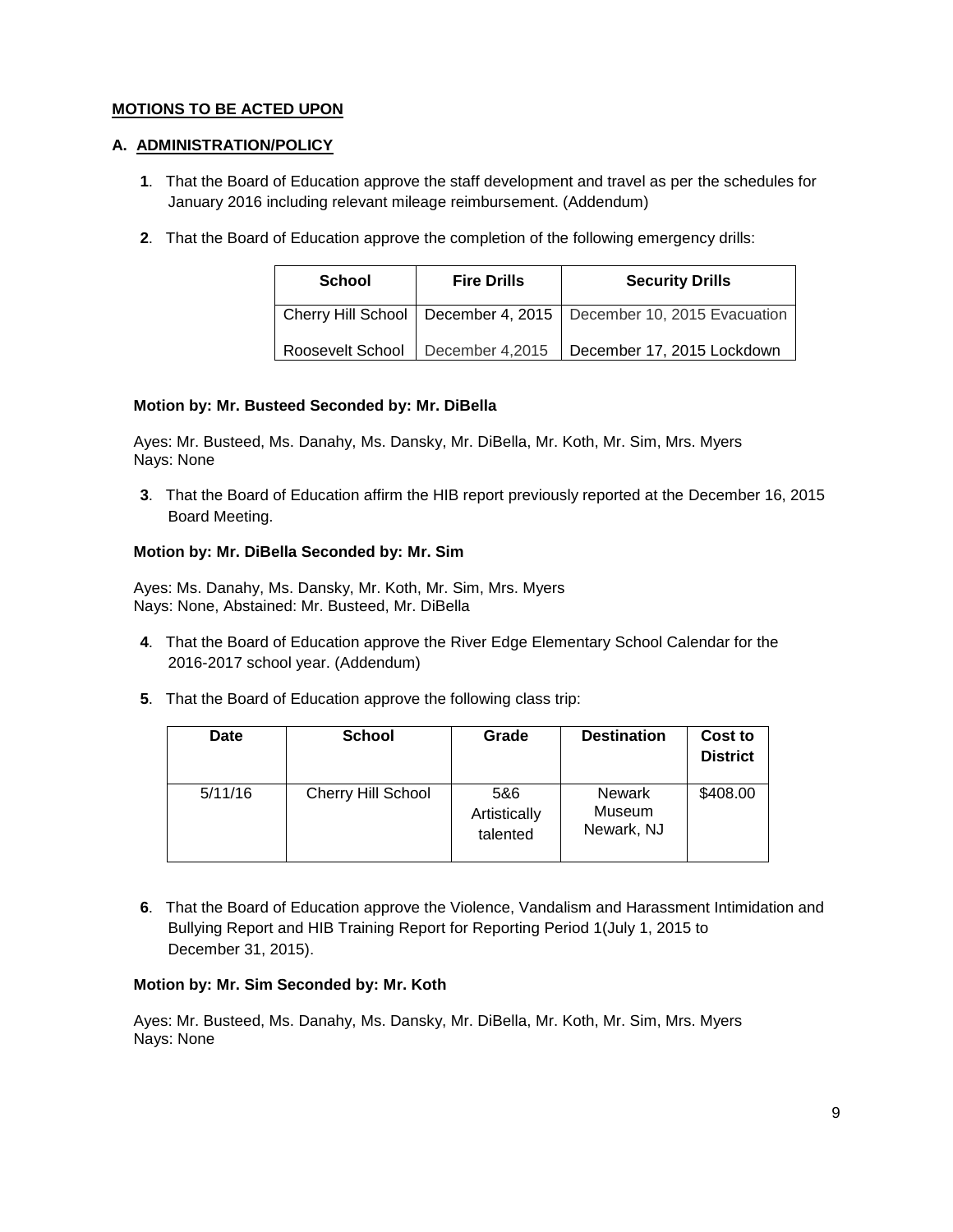### **B. CURRICULUM/EDUCATION**

# **C. BUILDINGS & GROUNDS**

### **D. FINANCE/GRANTS/GIFTS**

**1**. That the Board of Education accept a donation from Andrea and Craig Horowitz in the amount of \$3,000.00 to be used for the Building Bridges Program.

### **Motion by: Mr. Koth Seconded by: Ms. Dansky**

 Ayes: Mr. Busteed, Ms. Danahy, Ms. Dansky, Mr. DiBella, Mr. Koth, Mr. Sim, Mrs. Myers Nays: None

### **E. PERSONNEL**

**1**. That the Board of Education approve the following teachers for the Cycle III of the Post Dismissal Instructional Academy for the 2015-2016 School Year:

| <b>Roosevelt</b>          |
|---------------------------|
| Abby Burns-Paterson       |
| <b>Ashley Denn</b>        |
| Colleen Poole             |
| <b>Heather Rothschild</b> |
| Caroline Church           |
|                           |

**2**. That the Board of Education, with the recommendation of the Superintendent approve a Maternity/Disability leave of absence for Lauren Port Vliet to commence on, or about April 1, 2016 through May 4, 2016, to be followed by a State Family leave of absence effective May 5, 2016 through June 30, 2016.

#### **Motion by: Ms. Dansky Seconded by: Ms. Danahy**

 Ayes: Mr. Busteed, Ms. Danahy, Ms. Dansky, Mr. DiBella, Mr. Koth, Mr. Sim, Mrs. Myers Nays: None

### **F. RIVER EDGE SPECIAL EDUCATION**

#### **G. REGION V ADMINISTRATION & TRANSPORTATION**

**1. BE IT RESOLVED THAT THE REGION V COUNCIL FOR SPECIAL EDUCATION WILL PROVIDE SHARED SERVICES FOR ITS MEMBER DISTRICTS AND BE IT FURTHER RESOLVED THAT THE RIVER EDGE BOARD OF EDUCATION,** upon recommendation of the Superintendent, approve the following Region V Shared Services Consultants, Psychologists, Learning Disabilities Teacher Consultants, Social Workers, Speech Language Specialists, Occupational and Physical Therapists, Translators to provide evaluations, direct services and consultation, to non-public and public schools for member districts upon request for the 2015- 2016 school year.

| Sandra Rosenblum  | Social Worker                  |
|-------------------|--------------------------------|
| Rachel Marken     | Speech and Language Specialist |
| Jessica Fernandez | <b>Behaviorist</b>             |
| Jodi Schmeltz     | Speech and Language Specialist |